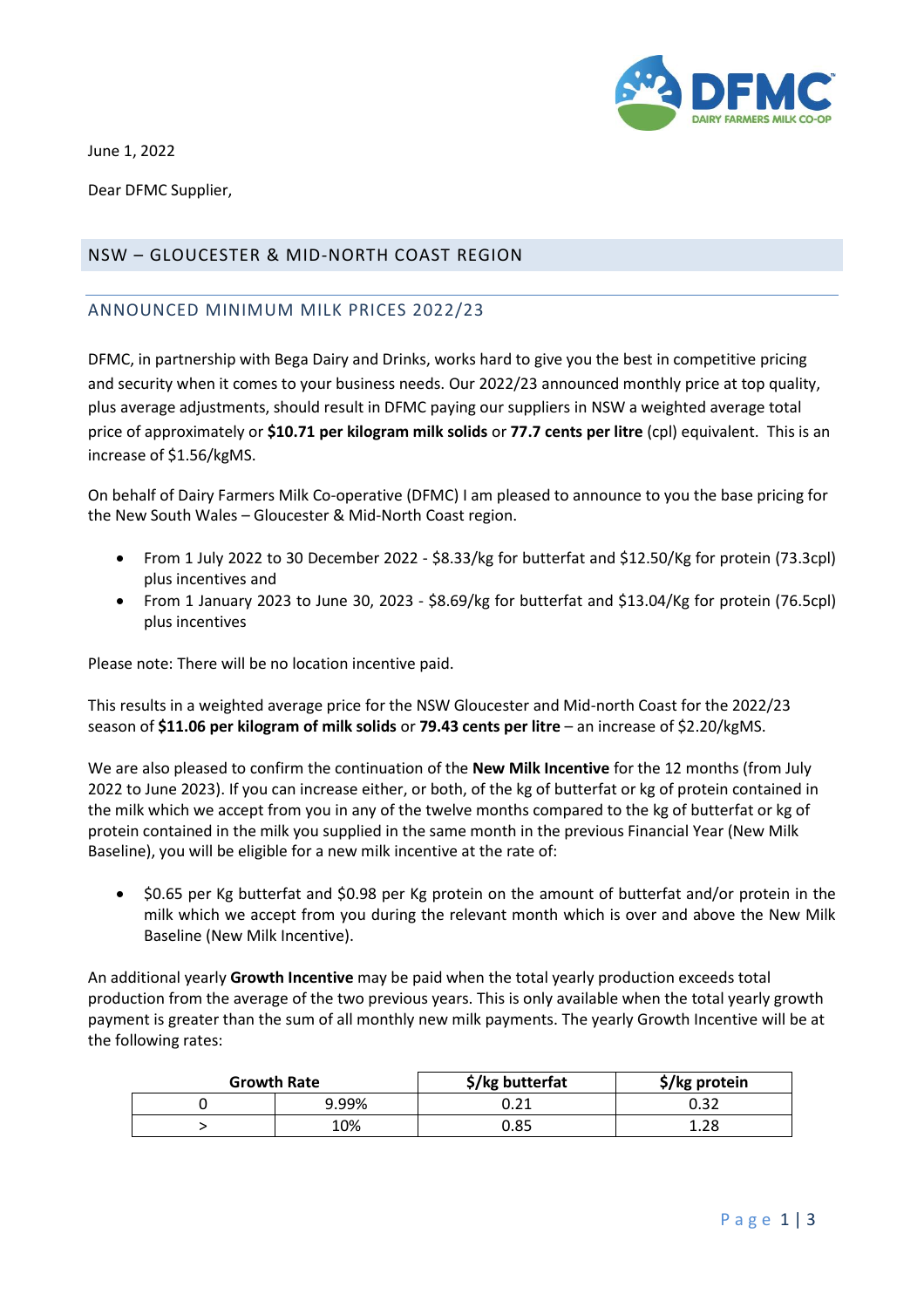

DFMC provides value and security by offering pricing certainty in the face of fluctuating market conditions. Our long-term supply agreement with Bega Dairy and Drinks gives you the opportunity to plan your future based on solid market information.

If you have any questions or concerns regarding the options available to you, please contact:

| <b>Bradley Smith</b>      | NSW Member Services Officer 0428 632 148 bradley.smith@dfmc.org.au |                                             |
|---------------------------|--------------------------------------------------------------------|---------------------------------------------|
| <b>Trevor Middlebrook</b> | NSW Director                                                       | 0417 655 952 trevor.middlebrook@dfmc.org.au |
| Mark Kebbell              | Executive Officer                                                  | 0432 046 768 mark.kebbell@dfmc.org.au       |

On a personal note, I would like to thank you for your supply in what has been a demanding year and wish you all a successful and prosperous season ahead.

Yours Sincerely on behalf of the DFMC Board

asmes

Andrew Burnett Chairman DAIRY FARMERS MILK CO-OPERATIVE